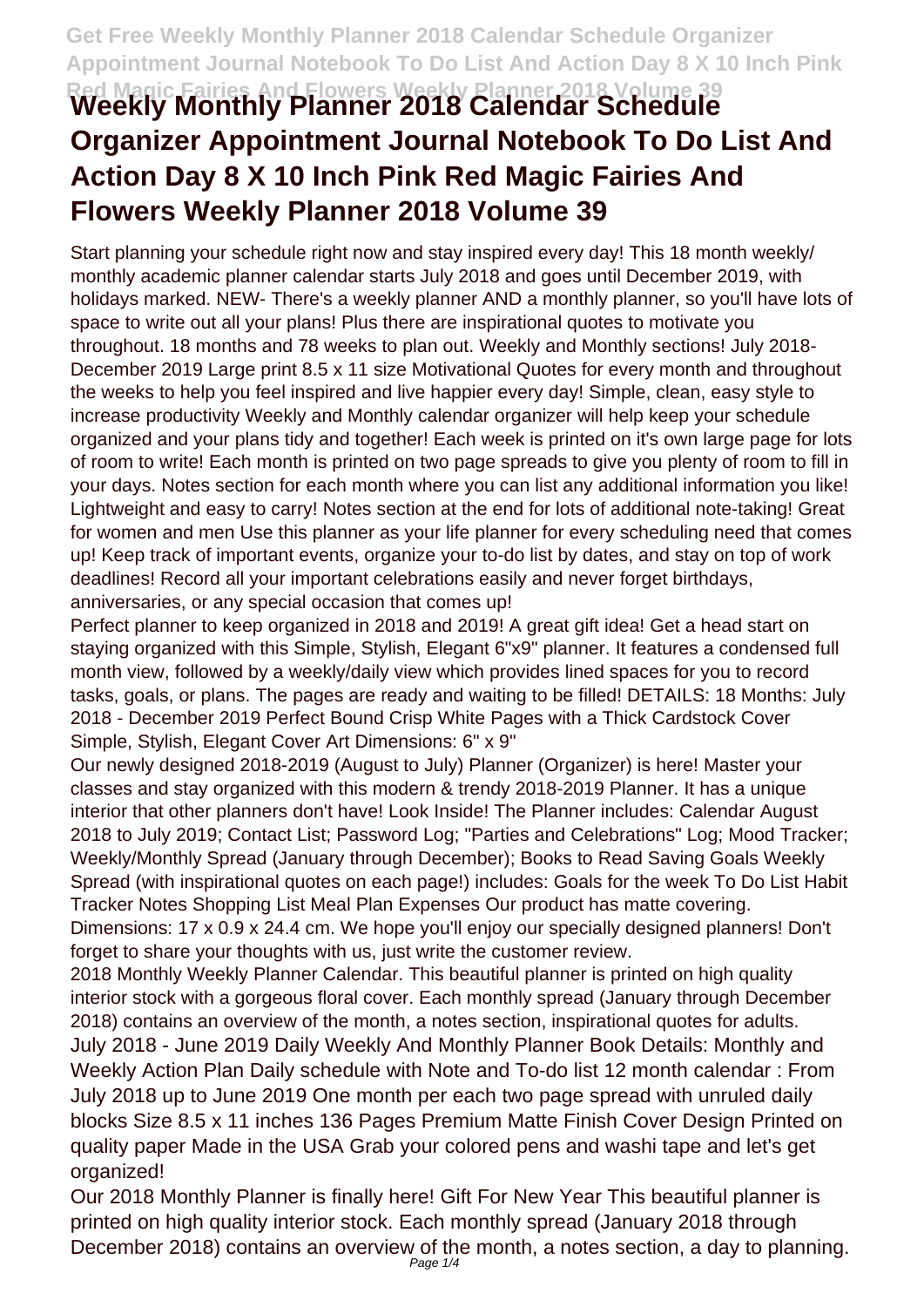## **Get Free Weekly Monthly Planner 2018 Calendar Schedule Organizer Appointment Journal Notebook To Do List And Action Day 8 X 10 Inch Pink**

**Red Magic Fairies And Flowers Weekly Planner 2018 Volume 39** The cute weekly spreads include space to write your daily schedule as well as a to-do list. Monthly Planner Interior Details: - 12 Months (January 2018 - December 2018) - Perfect Bond - Crisp White Pages with a Thick Cardstock Cover - Simple, Stylish, Elegant Cover Art - Dimensions: 8"x10" Thank You For Watching CLICK BUY ON THE **TOP** 

Perfect planner to keep you organized!Start on staying organized with this Simple a year planner for 2018-2019 including July 2018 - December 2019 (18 Month Calendar). Each monthly spread contains an overview of the month,monthly Goals,To do list and notes section. Weekly spreads include space to write your daily schedule as well as a to do list. , Notes full pages and contact info pages Book Details:Overview calendar 2018, 2019 and 202018 Months: July 2018 - December 2019Monthly and Weekly PlanDaily schedule and To-do listWeeks run from Monday to SundaySize 8 x 10 inchesPremium Matte Finish Cover DesignPrinted on quality Cream paperA great gift idea!

Description The 2018/19 Goal Planner, providing you with the tools you need to make the next 18 months a super successful one. Set your goals for the year and then create an action plan to make them happen. Your Goal Planner also features a flexible weekly planner that will help restore balance to your busy lifestyle and create healthy habits along the way. -Size 8x10 inch, 120 pages -Monthly and Weekly Action Plan -18-month calendar: From July 2018 up to December 2019 -Diary for note of the day and all purposes -Password Tracker, Book to read and Notes

Our newly designed 2018 Planner (Organizer) is here! Master your classes and stay organized with this modern & trendy 2018 Planner. It has a unique interior that other planners don't have! Just Look Inside! The Planner includes: Calendar 2018; Contact List; Password Log; "Parties and Celebrations" Log; Mood Tracker; Weekly/Monthly Spread (January through December); Books to Read Saving Goals Weekly Spread (with inspirational quotes on each page!) includes: Goals for the week To Do List Habit Tracker Notes Shopping List Meal Plan Expenses We hope you'll enjoy our specially designed planners! Don't forget to share your thoughts with us, just write the customer review.

2018-2019 Planner now here! (August 2018 to July 2019) Start planning today with this beautiful 2018-2019 Weekly Planner with weekly and monthly views! This calendar schedule organizer and journal is 8x10, a perfect travel size and includes plenty of space for all of your important dates. This beautiful planner is printed on high quality interior stock with a beautiful cover. Each monthly spread (August 2018 through July 2019) contains an overview of the month, a notes section 2018-2019 Planner Details: - Monthly Planner August 2018 to July 2019 8x10 - Monthly Calendars - Monthly To-Dos - Weekly Planner (12 Months) - Weekly Calendars - Track your goals with notes, to-dos and more - 131 pages 2018-2019 Planner Perfect for: - Birthday Gift - Teacher Gift - Thank You Gift - Housewarming Gift - Gift For Family, Mom, Dad - Friends Gift - Holiday Gift - Or a gift to yourself! Thank You For Watching This 2018-2019 Planner 2018 - 2019 Weekly & Monthly Planner Two year planner for 2018 - 2019 including January 2018 - December 2019 (24 Month Calendar). Each monthly spread contains an overview of the month and a notes section. Weekly spreads include space to write your daily schedule as well as a to-do list. You can see 7 days Start with Monday to Sunday in the couple pages and also see the whole month too. Perfect bound to secure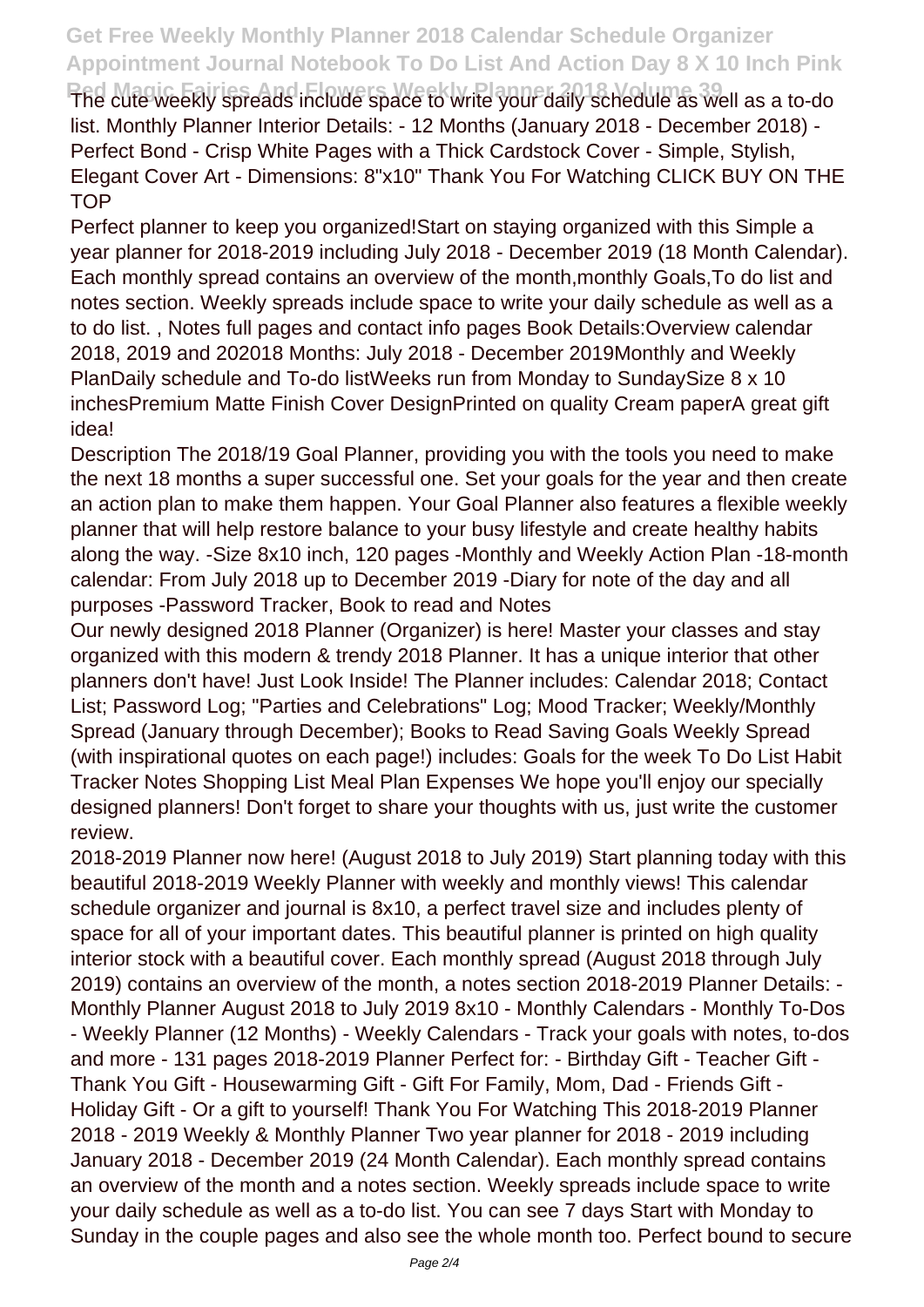## **Get Free Weekly Monthly Planner 2018 Calendar Schedule Organizer Appointment Journal Notebook To Do List And Action Day 8 X 10 Inch Pink**

**Red Magic Fairies And Flowers Weekly Planner 2018 Volume 39** pages for the next two years and beyond. Book Details: Monthly and Weekly Action Plan 24 month calendar : From January 2018 up to December 2019. One month per each two page spread with unruled daily blocks. Weeks run from Monday to Sunday for weekly Planner. Printed on quality paper. Light weight. Easy to carry around. Made in the USA. Perfect for any use. You can use for personal, work, to do list, small diary for note of the day and all purposes. Everyone need to have the best planner since the first of the year.Give it for yourself friends family and co-worker and Have a great year together.

Two Year Planner 2018 - 2019 / Academic Year Planner 2018-2019 / Monthly And Weekly Planning / Daily Weekly Monthly Calendar / Calendars Planners Personal Organizers / Self-Help Time Management Book Details 17 month calendar from August 2018 through December 2019 Months planner full monthly view on 2 pages. Daily schedule with Note and To-do list or more. 7 days Start with Sunday to Saturday in the couple pages and also see the whole month. Personal time management notebook, Office equipment & supplies notebook, Books calendars arts, Education teaching schools & teaching Planner two year so go ahead a goal and a dream set your goals, inspire action, remove procrastination and get things done. Large print size 8.5 x 11 inch. 200 Pages. Made in the USA.

Academic Planner 2018-2019Calendar Weekly and Monthly Planner 2018-2019: Cute Quotes Cover,Planner Inspirational,Planner July 2018 - December 2019, 6 X 9 ( 18-Month Daily Weekly Monthly Planner, Organizer, Agenda and Calendar) July 2018 - June 2019 Daily Weekly And Monthly Planner Two year planner for 2018 - 2019 including July 2018 - June 2019 (12 Month Calendar). Each monthly spread contains an overview of the month and a notes section. Weekly spreads include space to write your daily schedule as well as a to-do list. You can see 7 days Start with Monday to Sunday in the couple pages and also see the whole month too. Perfect bound to secure pages for the next two years and beyond. Book Details: Monthly and Weekly Action Plan Daily schedule with Note and Todo list 12 month calendar : From July 2018 up to June 2019 One month per each two page spread with unruled daily blocks Weeks run from Monday to Sunday Size 8.5 x 11 inches 138 Pages Premium Matte Finish Cover Design Printed on quality paper Made in the USA Perfect for any use. You can use for personal, work, to do list, small diary for note of the day and all purposes. Everyone need to have the best planner since the first of the year.Give it for yourself friends family and co-worker and Have a great year together.

July 2018-June 2019 Academic Planner makes for a perfect time management tool for you and your loved ones! Get ready for everything with this 12-Month 2018-2019 Planner! The Weekly and Monthly planner features 24 Month Calendar, monthly spreads with extra space for taking notes, weekly spreads for recording daily activities and to-do lists, along with a special Goals Review Section to keep track of your goals. Happy Planning!Product Details:\* July 1, 2018 to June 30, 2019\* Matte Finish Cover Design\* 8 inches By 10 inches\* Printed on Quality Paper\* Calendar on each Monthly View (12 months)\* Weekly spreads to record your everyday schedule \* To-do-list section for each day of the